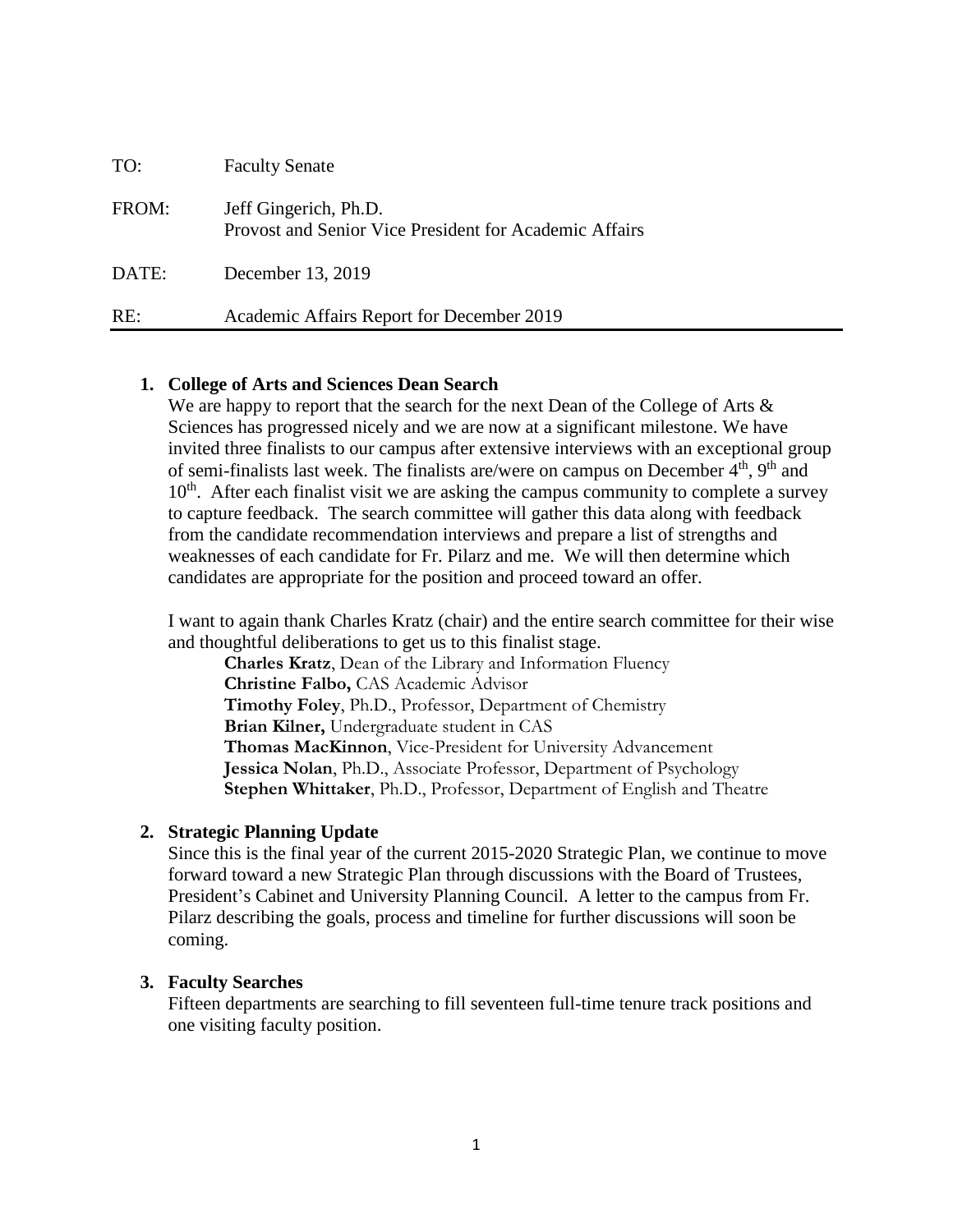## **4. Rank and Tenure**

The Board on Rank and Tenure will hold formal meetings on January 10, 11, 17 and 18, 2020 to review the applications of 20 candidates.

## **5. Intersession Grants 2020**

| Debra Fetherman      | Minor in Health Promotion                                                                                            |
|----------------------|----------------------------------------------------------------------------------------------------------------------|
| Nathan Lefler        | Can Satan Cast Out Satan? Flannery O'Connor's "The<br>Displaced Person"                                              |
| Aiala Levy           | São Paulo's Celso Garcia Hall and the Creation of a Laboring<br>Public, 1900-1913                                    |
| Sufyan Mohammed      | Crisis Communication 2.0: Evaluating Corporate Crisis<br>Communication Strategies & Media Choices in the Digital Age |
|                      | Mohammad Maktoomi High Sensitivity Fully Linear Resistive Transducer Bridge<br>Amplifier                             |
| <b>Susan Poulson</b> | Murder, Gender, and the Insanity Defense after the Civil War                                                         |
| Ana Ugarte           | Island Laboratories: Literary Monsters, Diseases, and<br>Pharmacopeias in the Hispanic Caribbean"                    |

# **6. Curriculum Approvals**

| <b>New Course</b> |
|-------------------|

| <b>New Course</b>                                          | <b>Date Posted</b> |
|------------------------------------------------------------|--------------------|
| ART 130: Introduction to Digital Photography               | 9/19/19            |
| PHIL 232: Women in Chinese and Western Philosophies        | 9/27/19            |
| ENLT 254: "Bodybuilding": Narratives of Health and Ability | 10/2/19            |
| ENLT 256/CINE 256: Cinema Studies Watching the Detectives  | 10/2/19            |
| ENLT 257/CINE 257: Cinema Studies The Western              | 10/2/19            |
| <b>BUAN 582: Customer Relationship Management</b>          | 4/25/19            |
| BUAN 590: Big Data Capstone Project                        | 11/1/19            |
| <b>BUAN 584: Special Topics in Business Analytics</b>      | 11/1/19            |
| BUAN 580: Big Data and Ethics                              | 11/1/19            |
| <b>BUAN 577: Data Visualization</b>                        | 10/21/19           |
| <b>BUAN 581: Applied Business Statistics</b>               | 10/21/19           |
| <b>BUAN 583: Business Analytics Using Python</b>           | 10/21/19           |
| <b>Course Change</b>                                       |                    |
| KNES 210: Sport and Exercise Physiology                    | 10/9/19            |
| EXSC 380: Internship in Exercise Science                   | 9/16/19            |